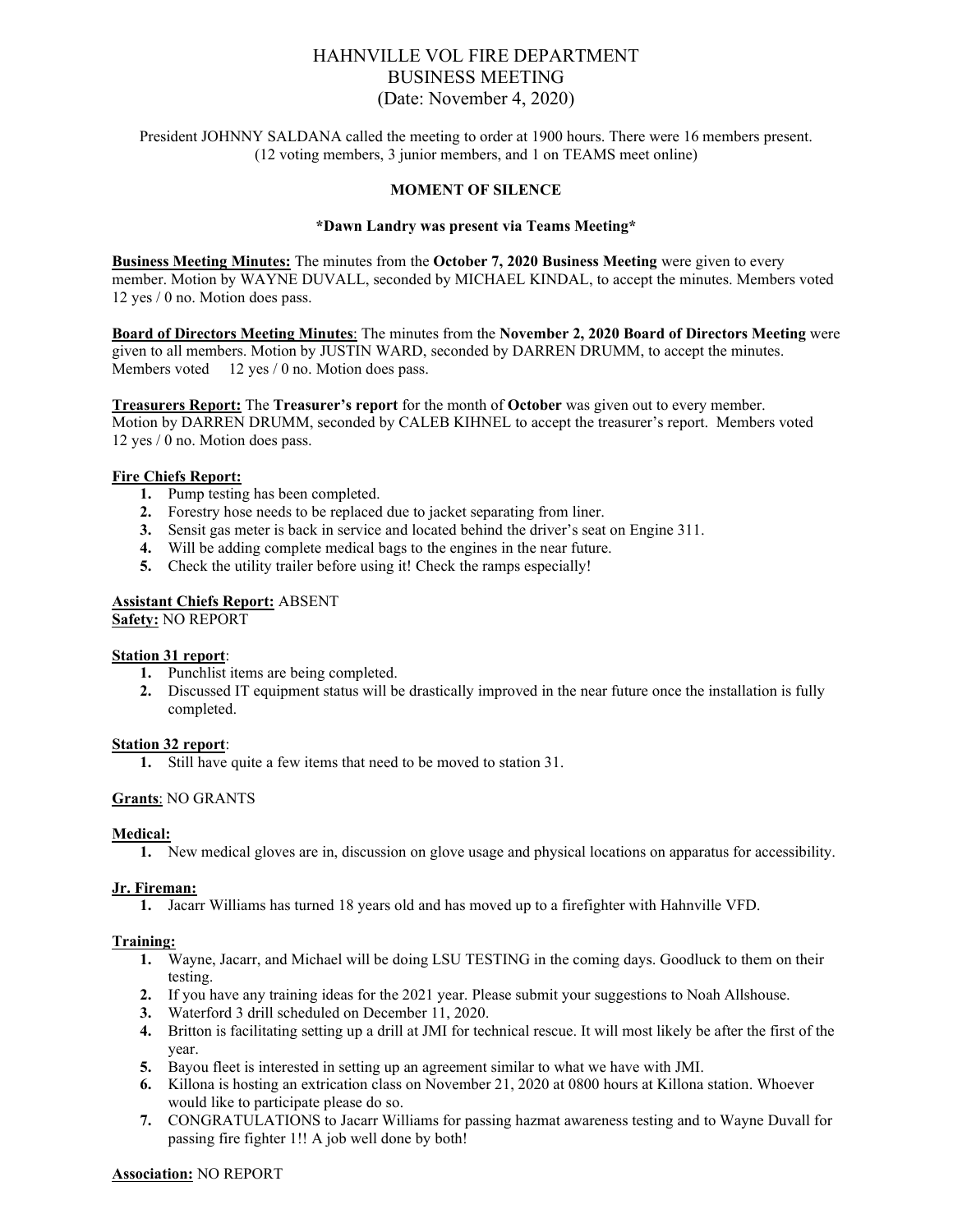# **Installation:**

**1.** Date will be Saturday, January 23, 2021. Details and information will be given out at a later date. Anyone has any ideas about catering, gifts, etc. please let us know.

# **Public Relations Committee:** NO REPORT **Truck/Building Committee:** NO REPORT

### **Fire Prevention:**

**1.** Carver school of learning reached out to us for fire prevention, we informed them that we have cancelled all fire prevention for the remainder of the year. We will provide them with video, materials, and information but will not physically be present to teach the material due to cancellation of fire prevention activities by school board.

# **SOP/SOG/PREPLAN REVIEWS:**

**1.** This meeting we reviewed the pre-plan for "VOTING MACHINE STORAGE (062)". Please familiarize yourself with the aspects of this location in the event of an emergency incident at or near that location. Discussion was also held on the fire hydrant locations as well as the exposure hazards.

### **Old Business:**

- **1.** Discussion on forming a program to compensate volunteer firefighters for their time/service.
- **2.** Discussion on Computer Consultant this will be addressed in the near future
- **3.** Discussion on Generator Issues Can not get in touch with Generac, will be following up with them. Atmos replaced the regulator and it needs to be flow tested to assure it is the correct regulator. Waiting on parts to come in so the piping can be replaced.
- **4.** Discussion on meeting meals; might start looking into our own members cooking for the meetings. We will have more discussion on this and start things in January 2021.

### **New Business:**

- **1.** Discussion on medical insurance and 401k for paid employees. Will be discussed further at a later date.
- **2.** Station cleaning JanPro will be visiting soon to do a walkthrough for price adjustment on cleaning station 31. Station 32 will no longer be serviced by JanPro.
- **3.** Discussion on Bylaw Changes. This is **the second reading** of the Bylaw Change. This bylaw was submitted by Wayne Duvall to the membership. **Bylaw Change: Remove Article XII, Section 10 – Dues shall be \$5.00, due January 1st of each year and must be paid by March 1 to remain active and retain voting privileges.**
- **4.** 2021 budget discussion submit changes/recommendations to Dawn. A budget meeting will be set up in the coming weeks.
- **5.** Jack Landry has submitted a renewed leave of absence for the dates of November 4, 2020 May 5, 2021. Motion by MATTHEW ALLSHOUSE, seconded by WAYNE DUVALL, to accept the renewed leave of absence. Members voted 12 yes / 0 no. Motion does pass.
- **6.** Nomination for the 2021 Officers
	- **a. Opening Nominations for Fire Chief** Matthew Allshouse was nominated No new nomination. Closed Nominations till December Business Meeting.
	- **b. Opening Nomination for President** Johnny Saldana was nominated No new nominations. Closed Nominations till December Business Meeting.
	- **c. Opening Nominations for Vice President** Darren Drumm and Justin Ward was nominated No new nominations. Closed Nominations till December Business Meeting.
	- **d. Opening Nomination for Secretary** Noah Allshouse was nominated No new nominations. Closed Nominations till December Business Meeting.
	- **e. Opening Nominations for Treasurer** Wayne Duvall was nominated No new nomination. Closed Nominations till December Business Meeting.